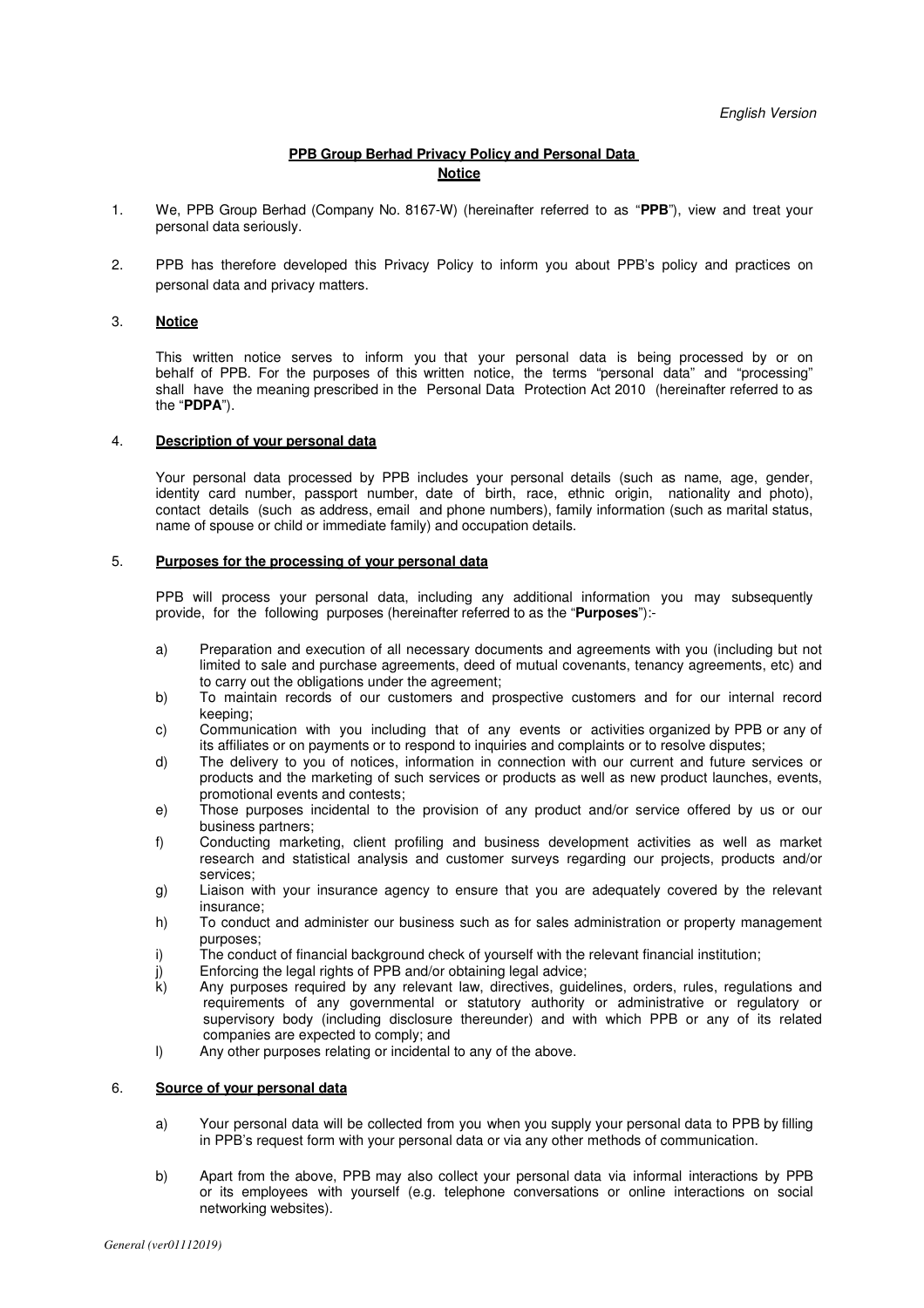c) Further personal data may be collected by PPB from you from time to time as PPB deems fit.

# 7. **Your rights**

You have the following rights in relation to your personal data:-

- a) to make a data request in writing to PPB for information of your personal data that is being processed by or on behalf of PPB (Section 30(2) of PDPA);
- b) to make a data correction request to PPB to correct any of your personal data which is inaccurate, incomplete, misleading or not up-to-date (Section 34(1) of PDPA);
- c) to limit the processing of your personal data including the personal data relating to other persons who may be identified from your personal data (Section 7(1)(f) of PDPA); and
- d) all other rights as expressly provided under the PDPA.

If you have any request in relation to the abovementioned rights or any inquiries or complaints in respect of your personal data, please write in to PPB at:-

# **PDPA Officer**

## **PPB Group Berhad (Property Division)**

 7th Floor, Cheras Plaza, No. 11, Jalan Manis 1, Taman Segar, Cheras, 56100 Kuala Lumpur, Malaysia Tel: 03-9130 5088/ Fax: 03-9130 7088

PPB may refuse to comply with your data access request or your data correction request under the circumstances specified in the PDPA and if PPB does so, PPB will inform you of its refusal and the reason(s) for its refusal.

### 8. **Class of third parties to whom PPB discloses your personal data**

This is the class of persons to whom PPB may disclose your personal data:-

- a) PPB's related companies and its affiliates;
- b) PPB's lawyers or auditors;
- c) Any person or party that acts as the agents, contractors, service providers and/or professional advisers of PPB;
- d) Your authorized lawyers, financier, financier's lawyers, legal representative and/or such other parties that are involved;
- e) The relevant landowner, joint management body, management corporation and/or residents' association;
- f) Regulatory bodies, government agencies, the police, law enforcement bodies and courts, both within and outside Malaysia;
- g) Your insurers; and<br>h) Such persons or b
- Such persons or bodies to whom PPB is legally required to disclose to.

## 9. **Your obligations**

- a) It is obligatory for you to supply PPB with your personal data and your failure to do so will result in PPB being unable to process your personal data for any of the Purposes.
- b) You will take reasonable steps to ensure that your personal data is accurate, complete, not misleading and kept up-to-date.
- c) All other obligations as expressly provided under the PDPA.

#### 10. **Security of your personal data**

PPB when processing your personal data, takes practical steps to protect your personal data from any loss, misuse, modification, unauthorized or accidental access or disclosure, alteration or destruction.

### 11. **Retention of your personal data**

*General (ver01112019)*  PPB will keep your personal data for the duration that is necessary to carry out the purpose for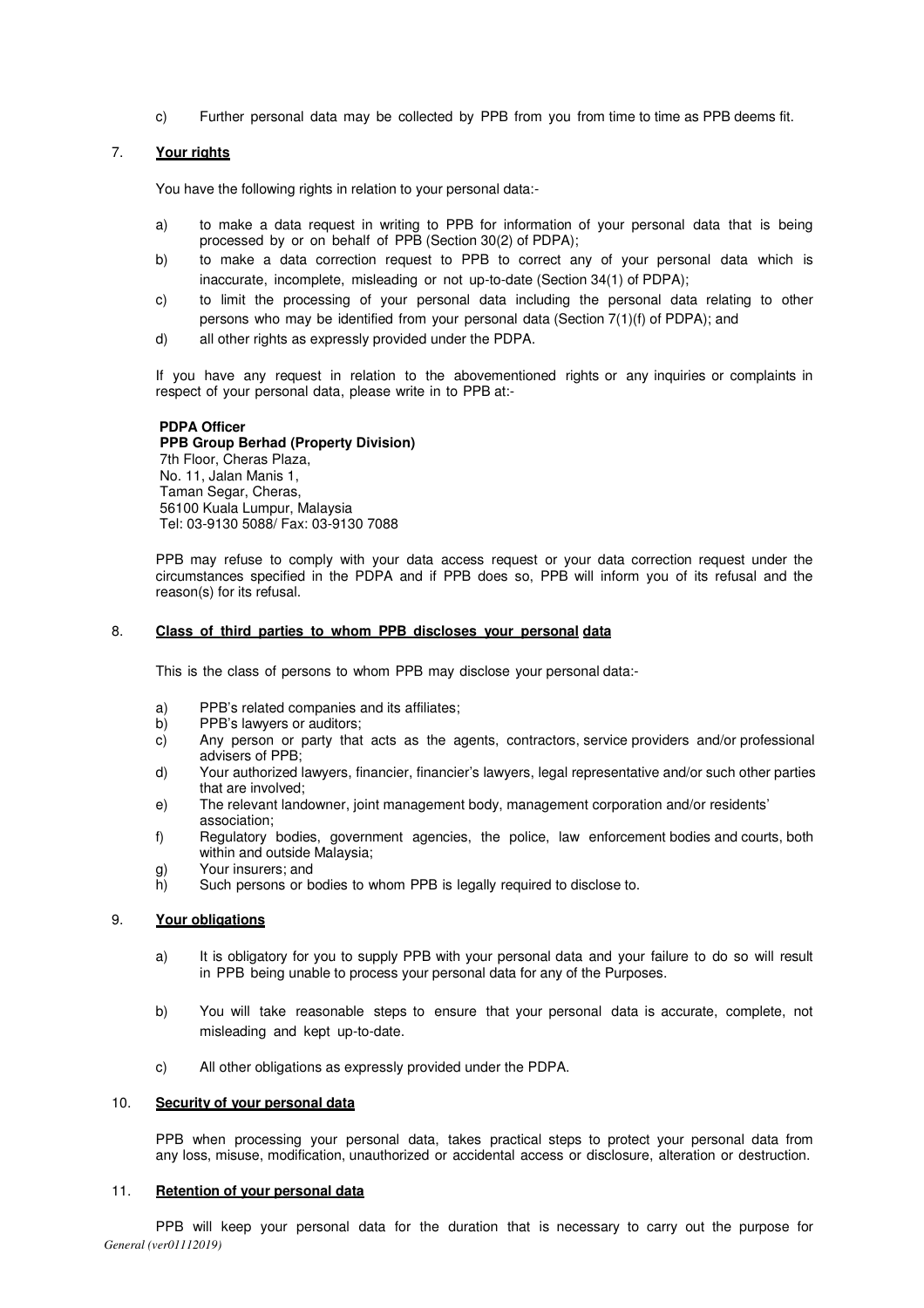which your personal data was collected and also for the other purposes set out in this Privacy Policy and Personal Data Notice.

# 12. **Amendment to this Privacy Policy and Personal Data Notice**

PPB reserves the right to amend this Privacy Policy and Personal Data Notice at any time and in such an event. PPB will deliver the notice of such amendments to you by way of normal post, fax, email or any other mode as PPB deems suitable.

# 13. **Inconsistency or conflict**

In the event of any inconsistency or conflict between the English language version and the Bahasa Malaysia version of this Privacy Policy and Personal Data Notice, the English language version shall prevail.

# 14. **Other rights**

For avoidance of doubt, nothing in this Privacy Policy and Personal Data Notice shall limit such other rights of yourself or PPB under the PDPA.

\*\*\*\*\*\*\*\*\*\*\*\*\*\*\*\*\*\*\*\*\*\*\*\*\*\*\*\*\*\*\*\*\*\*\*\*\*\*\*\*\*\*\*\*\*\*\*\*\*\*\*\*\*\*\*\*\*\*\*\*\*\*\*\*\*\*\*\*\*\*\*\*\*\*\*\*\*\*\*\*\*\*\*\*\*\*\*\*\*\*\*\*\*\*\*\*\*\*\*\*\*\*\*

Versi Bahasa Melayu

# **Polisi Privasi dan Notis Data Peribadi PPB Group Berhad**

- 1. Kami, PPB Group Berhad (No. Syarikat: 8167-W) (selepas ini dirujuk sebagai "**PPB**"), memandang dan mengambil dengan seriusnya data peribadi anda.
- 2. Oleh yang demikian, PPB telah membentukkan Polisi Privasi ini untuk maklumkan anda tentang polisi dan amalan-amalan PPB tentang perkara-perkara data peribadi dan privasi.

# 3. **Notis**

Notis bertulis ini bertujuan untuk maklumkan anda bahawa data peribadi anda sedang diproses oleh atau bagi pihak PPB. Untuk tujuan-tujuan notis bertulis ini, terma-terma "data peribadi" dan "pemprosesan" akan mempunyai erti yang diberikan kepadanya dalam Akta Perlindungan Data Peribadi 2010 (selepas ini dirujuk sebagai "**APDP**").

## 4. **Perihalan data peribadi anda**

Data peribadi anda yang diproses oleh PPB termasuk butiran peribadi anda (seperti nama, umur, jantina, nombor kad pengenalan, nombor pasport, tarikh kelahiran, bangsa, etnik asal, kewarganegaraan dan foto), butiran perhubungan (seperti alamat, emel dan nombor telefon), maklumat peribadi keluarga (seperti status perkahwinan, nama pasangan atau anak atau keluarga terdekat) dan butiran pekerjaan.

# 5. **Tujuan-tujuan untuk pemprosesan data peribadi anda**

PPB akan memproses data peribadi anda, termasuk apa-apa maklumat lanjut yang dikumpulkan kemudian, untuk tujuan-tujuan berikut (selepas ini dirujuk sebagai "**Tujuan-Tujuan**"):-

- a) menyediakan dan melaksanakan semua dokumen dan perjanjian yang diperlukan dengan anda (termasuk tetapi tidak terhad kepada perjanjian jual beli, "Deed of Mutual Convenants", perjanjian penyewaan, dan lain-lain) dan melaksanakan kewajiban di bawah perjanjian;
- b) Penyimpanan rekod pelanggan, bakal pelanggan dan penyimpanan rekod dalaman PPB;
- c) Komunikasi dengan anda termasuk apa-apa peristiwa atau aktiviti yang dianjurkan oleh PPB atau manamana sekutu atau pembayarannya atau balasan kepada pertanyaan dan aduan atau untuk menyelesaikan pertikaian;
- d) penyampaian kepada anda notis, maklumat yang berkaitan dengan perkhidmatan atau produk semasa dan masa hadapan kami dan pemasaran perkhidmatan atau produk tersebut serta pelancaran produk baru, acara, acara promosi dan pertandingan;
- e) Tujuan-tujuan yang berkaitan dengan peruntukkan sebarang produk dan / atau perkhidmatan yang ditawarkan oleh kami atau rakan perniagaan kami;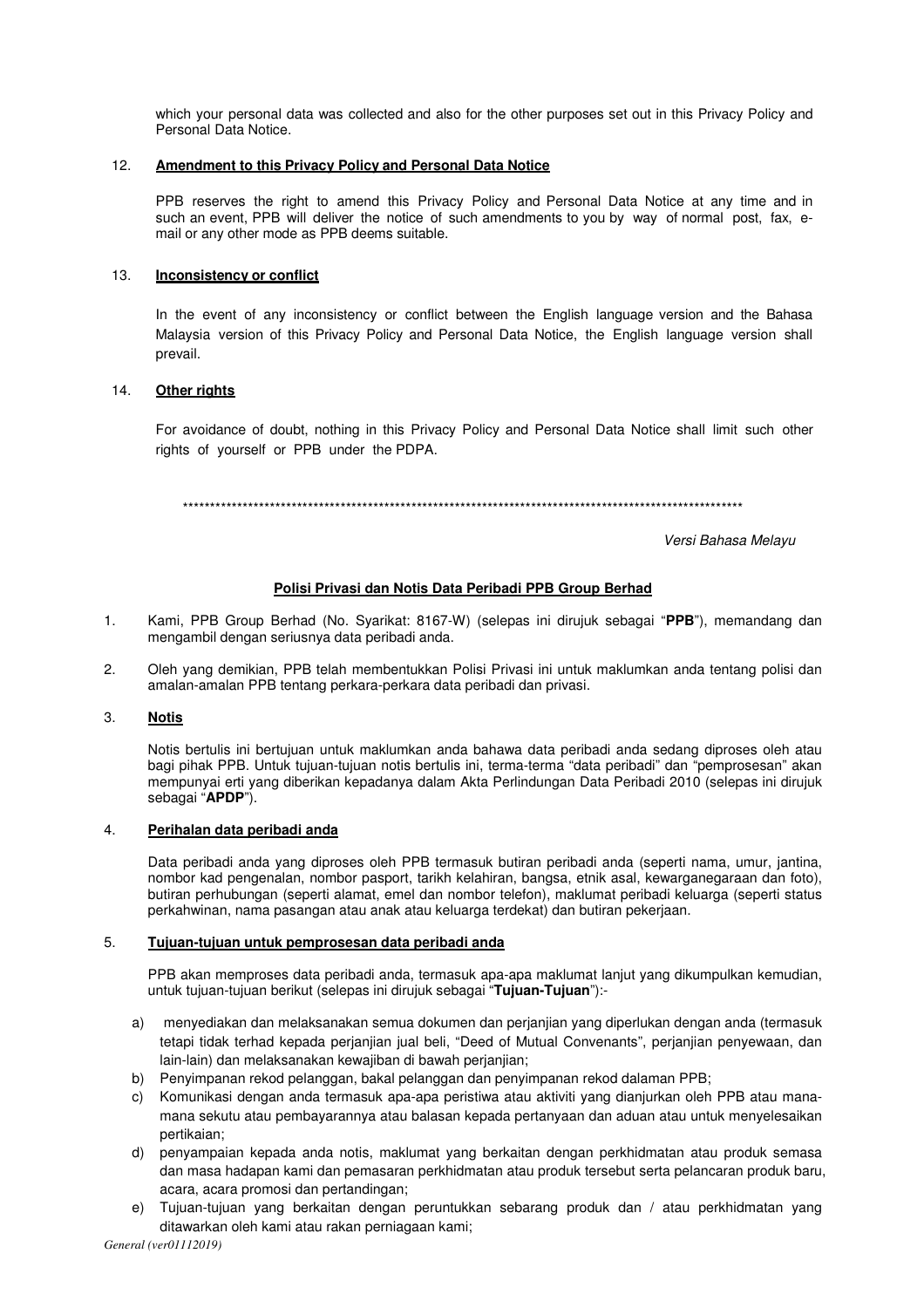- f) Menjalankan aktiviti-aktiviti pemasaran, profil pelanggan dan pembangunan perniagaan serta penyelidikan pemasaran dan analisis statistik dan tinjauan pelanggan mengenai projek, produk dan/atau perkhidmatan kami;
- g) Berhubung dengan agensi insurans anda untuk memastikan bahawa anda adalah dilindungi oleh insurans yang berkaitan;
- h) Menjalankan dan mentadbir perniagaan kami seperti untuk pentadbiran jualan atau tujuan pengurusan harta;
- i) Pemeriksaan latar belakang kewangan anda dengan institusi kewangan yang berkaitan;
- j) Untuk menguatkuasakan hak undang-undang PPB dan/atau mendapatkan nasihat undang-undang;
- k) Sebarang tujuan-tujuan yang diperlukan oleh sebarang undang-undang yang berkaitan, arahan-arahan, panduan-panduan, perintah-perintah, kaedah-kaedah, peraturan-peraturan dan keperluan-keperluan sebarang pihak kerajaan atau pihak berkuasa berkanun atau badan pentadbiran atau badan pengawalan atau badan penyeliaan (termasuk penzahiran di bawahnya) dan di mana PPB atau mana-mana perbadanan berkaitan dijangka perlu mematuhi; dan
- l) Sebarang tujuan-tujuan lain yang berhubungan dengan atau beriringan kepada tujuan-tujuan di atas.]

# 6. **Sumber data peribadi anda**

- a) Data peribadi anda akan dikumpulkan daripada anda apabila anda memberi data peribadi anda kepada PPB melalui pengisian borang permohonan PPB dengan data peribadi anda ataupun melalui sebarang kaedah komunikasi yang lain;
- b) Selain itu, PPB juga boleh mengumpul data peribadi anda melalui interaksi tidak rasmi oleh PPB atau kakitangan PPB dengan diri anda (contoh: perbualan telefon atau interaksi dalam laman web rangkaian sosial); dan
- c) Data peribadi yang lebih lanjut akan dikumpulkan oleh PPB dari masa ke semasa sebagaimana yang difikirkan sesuai oleh PPB.

# 7. **Hak-hak anda**

Anda mempunyai hak-hak berikut berkaitan dengan data peribadi anda:-

- a) membuat permintaan data secara bertulis kepada PPB untuk maklumat data peribadi anda yang sedang diproses oleh atau bagi pihak PPB (Seksyen 30(2) APDP);
- b) membuat permintaan pembetulan data secara bertulis kepada PPB untuk membetulkan sebarang data peribadi anda yang tidak tepat, tidak lengkap, mengelirukan atau tidak terkini (Seksyen 34(1) APDP);
- c) mengehad pemprosesan data peribadi anda termasuklah data peribadi yang berhubungan dengan orang lain yang boleh dikenal pasti daripada data peribadi anda (Seksyen 7(1)(f) of APDP);dan
- d) semua hak lain yang diperuntukkan secara nyata di bawah APDP.

Jika anda ada sebarang permintaan yang berhubungan dengan sebarang hak-hak yang tersebut di atas atau sebarang pertanyaan atau aduan yang berkenaan dengan data peribadi anda, sila hubungi PPB di:-

### **PDPA Officer PPB Group Berhad (Property Division)** 7th Floor, Cheras Plaza, No. 11, Jalan Manis 1, Taman Segar, Cheras, 56100 Kuala Lumpur, Malaysia Tel: 03-9130 5088/ Fax: 03-9130 7088

PPB boleh enggan mematuhi permintaan mengakses data anda atau permintaan pembetulan data anda di bawah keadaan yang dinyatakan dalam APDP dan jika PPB membuat demikian, PPB akan maklumkan anda tentang keengganannya dan sebab-sebab bagi keenganannya.

# 8. **Kelas pihak-pihak ketiga yang mana PPB mendedahkan data peribadi anda**

Kelas pihak-pihak ketiga yang mana PPB boleh mendedahkan data peribadi anda adalah seperti berikut:-

- a) Syarikat-syarikat berhubungan PPB dan syarikat-syarikat sekutu PPB;
- b) Peguam atau juruaudit PPB atau PPB Group Berhad;
- c) Mana-mana orang atau pihak yang bertindak sebagai ejen, kontraktor, penyedia perkhidmatan dan / atau penasihat profesional PPB;
- d) Peguam sah anda, pembiaya, peguam pembiaya, wakil sah dan / atau pihak lain yang terlibat;
- e) Pemilik tanah yang berkenaan, Badan Pengurusan Bersama, perbadanan pengurusan dan/atau pertubuhan penduduk;